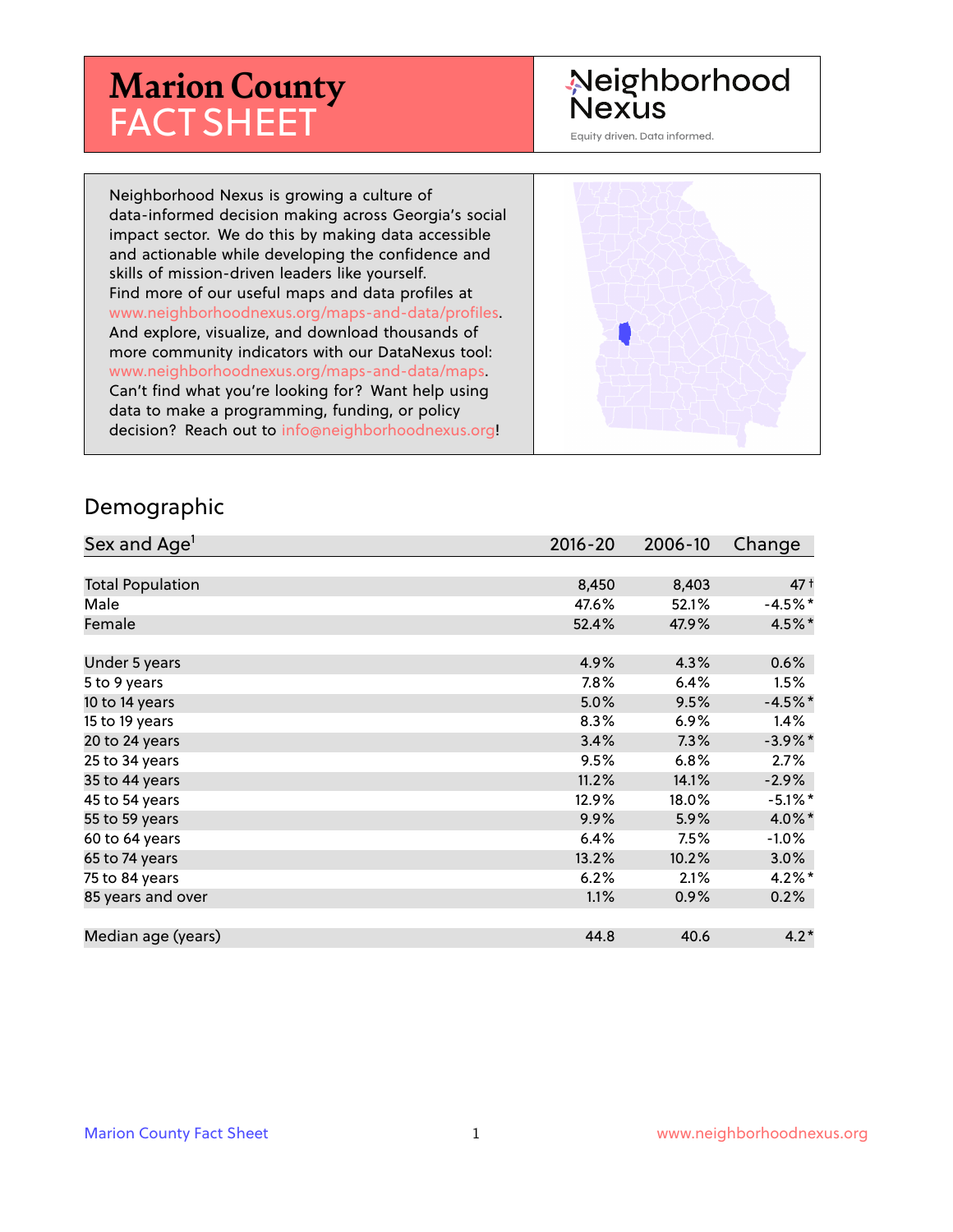# Demographic, continued...

| Race <sup>2</sup>                                            | $2016 - 20$ | 2006-10 | Change     |
|--------------------------------------------------------------|-------------|---------|------------|
| <b>Total population</b>                                      | 8,450       | 8,403   | $47+$      |
| One race                                                     | 97.2%       | 98.5%   | $-1.4\%$ * |
| White                                                        | 60.2%       | 60.3%   | $-0.1%$    |
| <b>Black or African American</b>                             | 30.5%       | 33.6%   | $-3.1\%$ * |
| American Indian and Alaska Native                            | 0.1%        | 0.0%    | 0.1%       |
| Asian                                                        | 1.2%        | 1.2%    | 0.0%       |
| Native Hawaiian and Other Pacific Islander                   | 0.4%        | 0.0%    | 0.4%       |
| Some other race                                              | 4.7%        | 3.4%    | 1.2%       |
| Two or more races                                            | 2.8%        | 1.5%    | $1.4\%$ *  |
| Race alone or in combination with other race(s) <sup>3</sup> | $2016 - 20$ | 2006-10 | Change     |
| Total population                                             | 8,450       | 8,403   | $47+$      |
| White                                                        | 63.1%       | 61.8%   | 1.2%       |
| <b>Black or African American</b>                             | 31.4%       | 34.4%   | $-3.0\%$ * |
| American Indian and Alaska Native                            | 0.6%        | 0.7%    | $-0.1%$    |
| Asian                                                        | 1.4%        | 1.2%    | 0.2%       |
| Native Hawaiian and Other Pacific Islander                   | 0.4%        | 0.0%    | 0.4%       |
| Some other race                                              | 6.1%        | 3.9%    | $2.2\%$ *  |
| Hispanic or Latino and Race <sup>4</sup>                     | $2016 - 20$ | 2006-10 | Change     |
| Total population                                             | 8,450       | 8,403   | $47+$      |
| Hispanic or Latino (of any race)                             | 7.7%        | 6.0%    | $1.7%$ †   |
| Not Hispanic or Latino                                       | 92.3%       | 94.0%   | $-1.7%$ †  |
| White alone                                                  | 58.8%       | 57.4%   | 1.4%       |
| Black or African American alone                              | 30.1%       | 33.6%   | $-3.4\%$ * |
| American Indian and Alaska Native alone                      | 0.1%        | $0.0\%$ | 0.1%       |
| Asian alone                                                  | 1.2%        | 1.2%    | 0.0%       |
| Native Hawaiian and Other Pacific Islander alone             | 0.4%        | 0.0%    | 0.4%       |
| Some other race alone                                        | 0.2%        | 0.9%    | $-0.6%$    |
| Two or more races                                            | 1.4%        | 1.0%    | 0.4%       |
| U.S. Citizenship Status <sup>5</sup>                         | $2016 - 20$ | 2006-10 | Change     |
| Foreign-born population                                      | 324         | 370     | $-46$      |
| Naturalized U.S. citizen                                     | 57.7%       | 22.2%   | 35.6%*     |
| Not a U.S. citizen                                           | 42.3%       | 77.8%   | $-35.6%$ * |
| Citizen, Voting Age Population <sup>6</sup>                  | $2016 - 20$ | 2006-10 | Change     |
|                                                              |             |         |            |
| Citizen, 18 and over population                              | 6,398       | 5,997   | 401*       |
| Male                                                         | 48.2%       | 48.2%   | 0.1%       |
| Female                                                       | 51.8%       | 51.8%   | $-0.1%$    |
|                                                              |             |         |            |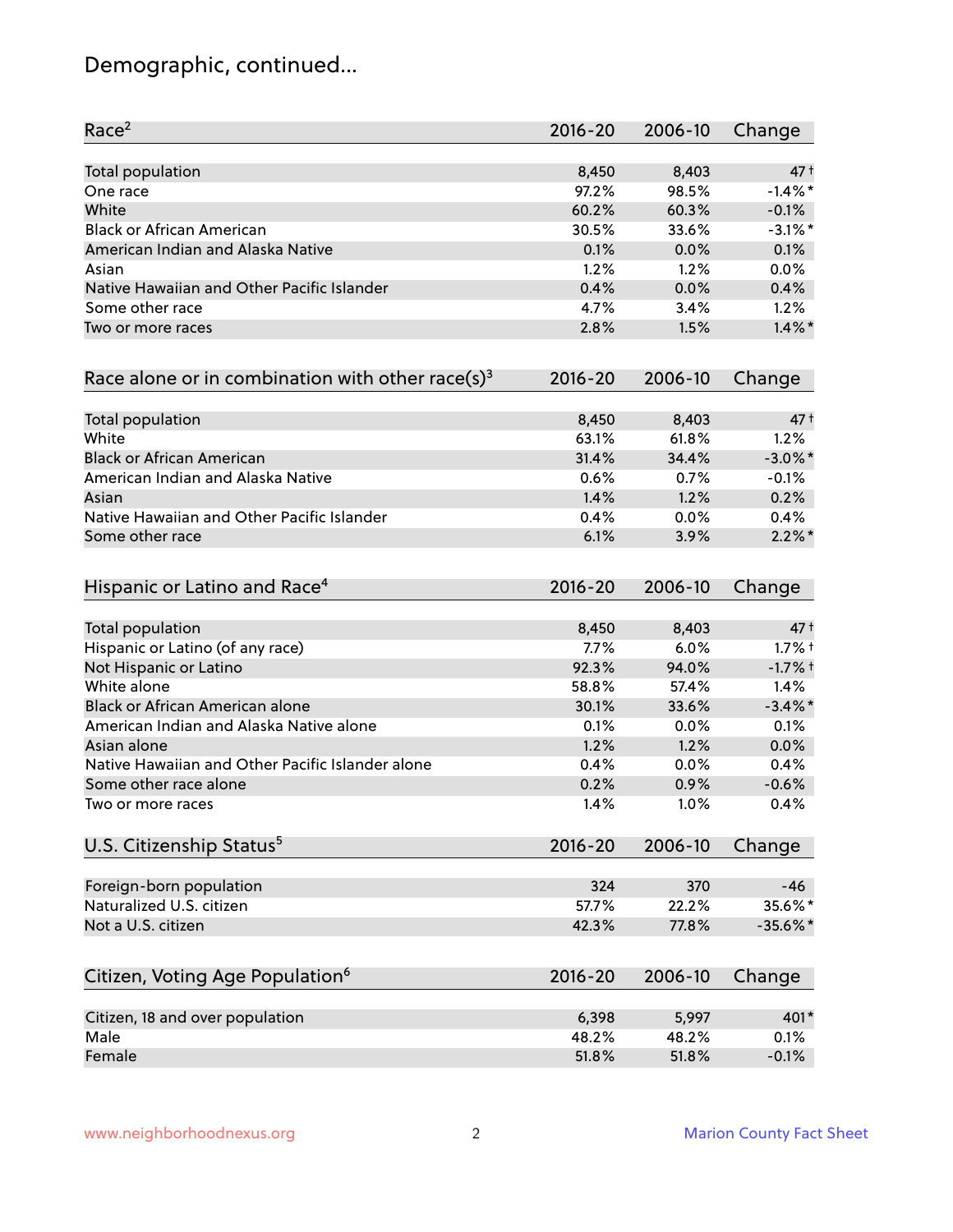#### Economic

| Income <sup>7</sup>                                 | $2016 - 20$ | 2006-10 | Change     |
|-----------------------------------------------------|-------------|---------|------------|
|                                                     |             |         |            |
| All households                                      | 3,423       | 3,171   | $252*$     |
| Less than \$10,000                                  | 9.4%        | 7.7%    | 1.7%       |
| \$10,000 to \$14,999                                | 4.1%        | 10.4%   | $-6.3\%$ * |
| \$15,000 to \$24,999                                | 13.9%       | 19.4%   | $-5.5%$    |
| \$25,000 to \$34,999                                | 8.4%        | 16.0%   | $-7.6%$    |
| \$35,000 to \$49,999                                | 12.0%       | 11.5%   | 0.5%       |
| \$50,000 to \$74,999                                | 28.9%       | 19.9%   | $9.0\%$ *  |
| \$75,000 to \$99,999                                | $8.0\%$     | 4.3%    | $3.7\%$ *  |
| \$100,000 to \$149,999                              | 8.9%        | 10.3%   | $-1.3%$    |
| \$150,000 to \$199,999                              | 4.2%        | 0.4%    | $3.8\%$ *  |
| \$200,000 or more                                   | 2.1%        | 0.0%    | 2.1%       |
| Median household income (dollars)                   | 52,450      | 31,581  | 20,869*    |
| Mean household income (dollars)                     | 58,548      | 44,052  | 14,496*    |
| With earnings                                       | 68.0%       | 70.8%   | $-2.8%$    |
| Mean earnings (dollars)                             | 64,704      | 45,044  | 19,661*    |
| <b>With Social Security</b>                         | 37.7%       | 38.6%   | $-0.9%$    |
| Mean Social Security income (dollars)               | 18,537      | 12,024  | $6,513*$   |
| With retirement income                              | 23.0%       | 26.4%   | $-3.4%$    |
| Mean retirement income (dollars)                    | 17,316      | 16,151  | 1,166      |
| With Supplemental Security Income                   | $8.1\%$     | 9.5%    | $-1.4%$    |
| Mean Supplemental Security Income (dollars)         | 10,047      | 8,180   | 1,868      |
| With cash public assistance income                  | 3.5%        | 0.3%    | $3.2\%$ *  |
| Mean cash public assistance income (dollars)        | 1,918       | 2,127   | $-210$     |
| With Food Stamp/SNAP benefits in the past 12 months | 18.9%       | 19.5%   | $-0.6%$    |
|                                                     |             |         |            |
| Families                                            | 2,525       | 1,910   | $615*$     |
| Less than \$10,000                                  | 7.6%        | 8.1%    | $-0.5%$    |
| \$10,000 to \$14,999                                | 1.0%        | 4.2%    | $-3.2%$ *  |
| \$15,000 to \$24,999                                | 11.4%       | 9.0%    | 2.4%       |
| \$25,000 to \$34,999                                | 8.0%        | 11.5%   | $-3.5%$    |
| \$35,000 to \$49,999                                | 10.5%       | 15.5%   | $-5.0%$    |
| \$50,000 to \$74,999                                | 31.8%       | 27.1%   | 4.6%       |
| \$75,000 to \$99,999                                | 9.3%        | 6.9%    | 2.4%       |
| \$100,000 to \$149,999                              | 12.5%       | 17.1%   | $-4.6%$    |
| \$150,000 to \$199,999                              | 5.8%        | 0.7%    | $5.1\%$ *  |
| \$200,000 or more                                   | 2.1%        | 0.0%    | 2.1%       |
| Median family income (dollars)                      | 57,941      | 51,000  | 6,941      |
| Mean family income (dollars)                        | 65,657      | 56,900  | 8,757      |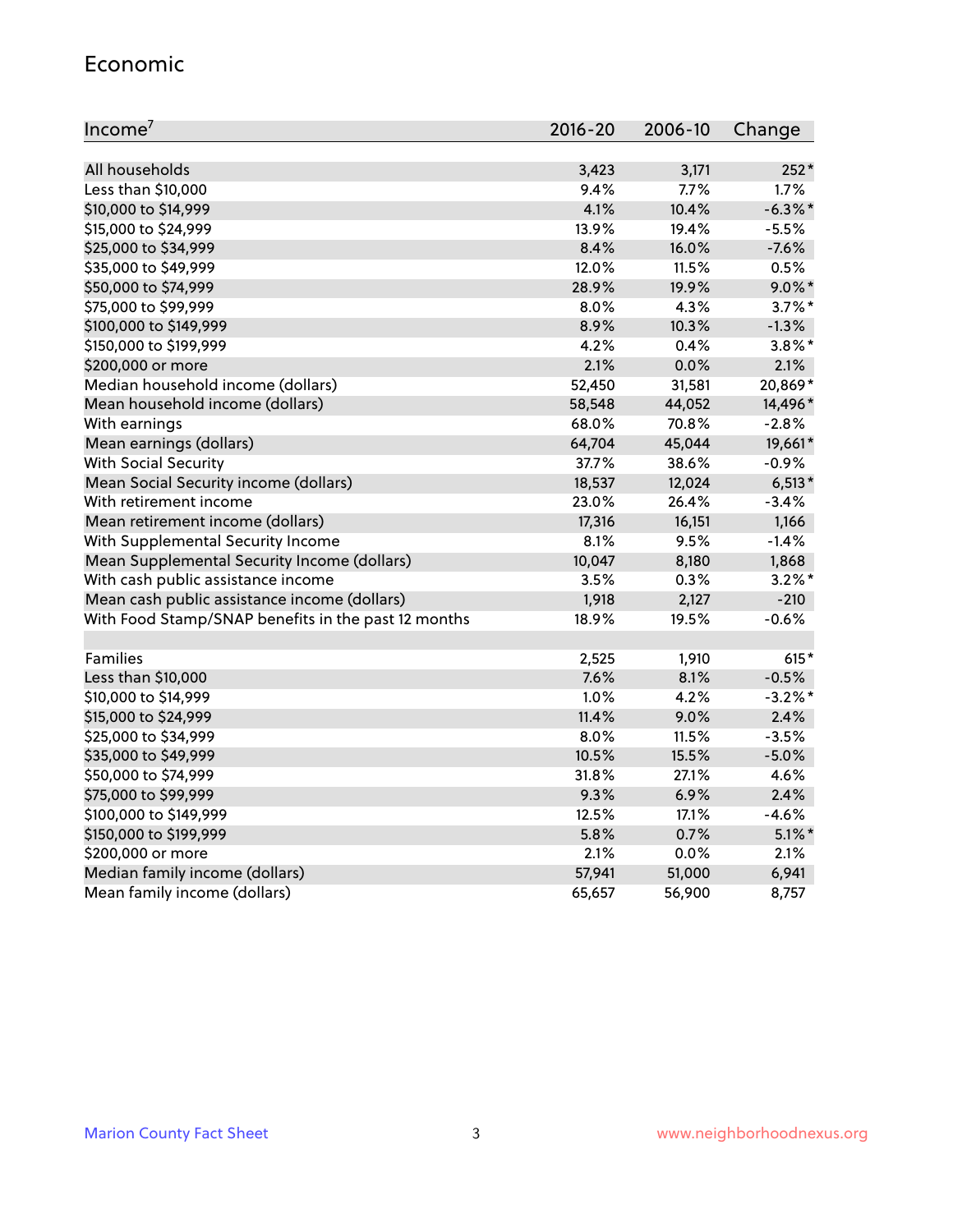### Economic, continued...

| Income, continued <sup>8</sup>                                        | $2016 - 20$ | 2006-10 | Change      |
|-----------------------------------------------------------------------|-------------|---------|-------------|
|                                                                       |             |         |             |
| Nonfamily households                                                  | 898         | 1,261   | $-363$      |
| Median nonfamily income (dollars)                                     | 21,500      | 21,807  | $-307$      |
| Mean nonfamily income (dollars)                                       | 34,135      | 23,467  | 10,668*     |
| Median earnings for workers (dollars)                                 | 34,131      | 25,280  | 8,851*      |
| Median earnings for male full-time, year-round workers<br>(dollars)   | 46,424      | 33,626  | 12,798*     |
| Median earnings for female full-time, year-round workers<br>(dollars) | 36,019      | 32,542  | 3,477       |
| Per capita income (dollars)                                           | 23,617      | 17,729  | 5,888*      |
| Families and People Below Poverty Level <sup>9</sup>                  | 2016-20     | 2006-10 | Change      |
|                                                                       |             |         |             |
| <b>All families</b>                                                   | 12.7%       | 15.0%   | $-2.4%$     |
| With related children under 18 years                                  | 18.2%       | 31.2%   | $-13.0%$    |
| With related children under 5 years only                              | 38.8%       | 47.4%   | $-8.6%$     |
| Married couple families                                               | 3.5%        | 5.6%    | $-2.1%$     |
| With related children under 18 years                                  | 5.4%        | 14.6%   | $-9.2%$     |
| With related children under 5 years only                              | 0.0%        | 64.7%   | $-64.7%$    |
| Families with female householder, no husband present                  | 38.1%       | 43.0%   | $-4.9%$     |
| With related children under 18 years                                  | 41.7%       | 51.0%   | $-9.3%$     |
| With related children under 5 years only                              | 100.0%      | 42.4%   | 57.6%*      |
| All people                                                            | 14.2%       | 22.0%   | $-7.8%$     |
| Under 18 years                                                        | 16.3%       | 37.2%   | $-21.0\%$ * |
| Related children under 18 years                                       | 16.3%       | 36.4%   | $-20.1\%$ * |
| Related children under 5 years                                        | 29.5%       | 50.7%   | $-21.2%$    |
| Related children 5 to 17 years                                        | 12.5%       | 33.4%   | $-20.9%$    |
| 18 years and over                                                     | 13.6%       | 16.8%   | $-3.2%$     |
| 18 to 64 years                                                        | 15.1%       | 18.0%   | $-2.9%$     |
| 65 years and over                                                     | 9.3%        | 11.3%   | $-1.9%$     |
| People in families                                                    | 12.0%       | 21.3%   | $-9.3%$     |
| Unrelated individuals 15 years and over                               | 28.3%       | 24.9%   | 3.4%        |
|                                                                       |             |         |             |
| Non-Hispanic white people                                             | 11.9%       | 15.7%   | $-3.7%$     |
| Black or African-American people                                      | 18.9%       | 31.7%   | $-12.8%$    |
| Asian people                                                          | 86.1%       | 4.1%    | 82.0%*      |
| Hispanic or Latino people                                             | 3.4%        | 38.8%   | $-35.4\%$ * |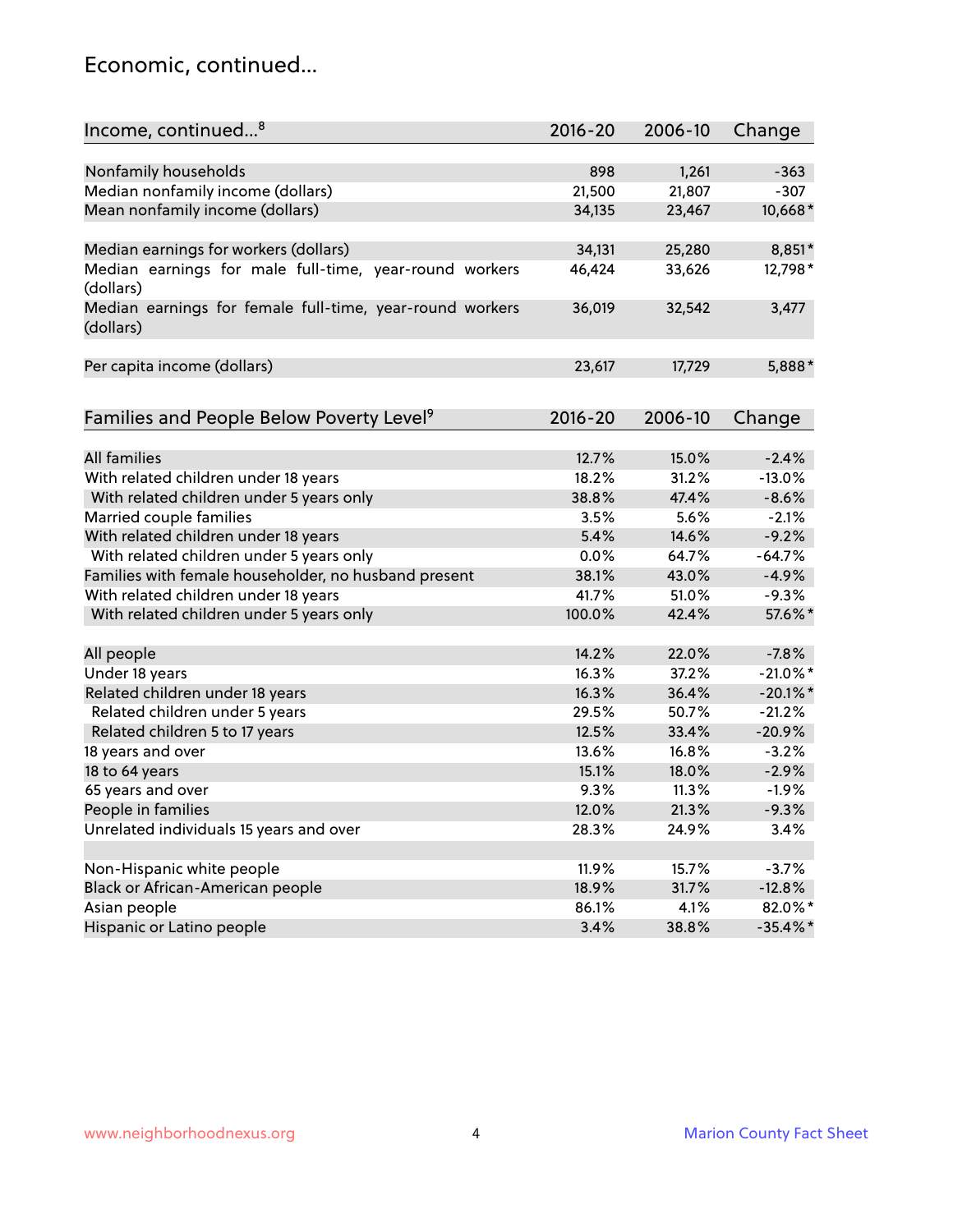# Employment

| Employment Status <sup>10</sup>                                                               | 2010        | 2020    | Change     |
|-----------------------------------------------------------------------------------------------|-------------|---------|------------|
| In Labor Force                                                                                | 3,192       | 3,723   | 3,723      |
| <b>Unemployment Rate</b>                                                                      | 5.1%        | 10.7%   | $-5.6%$    |
| Industry <sup>11</sup>                                                                        | $2016 - 20$ | 2006-10 | Change     |
|                                                                                               |             |         |            |
| Civilian employed population 16 years and over                                                | 3,291       | 3,357   | $-66$      |
| Agriculture, forestry, fishing and hunting, and mining                                        | 5.7%        | 9.8%    | $-4.2%$    |
| Construction                                                                                  | 11.0%       | 11.8%   | $-0.8%$    |
| Manufacturing                                                                                 | 14.1%       | 21.2%   | $-7.1%$    |
| Wholesale trade                                                                               | 1.3%        | 1.4%    | $-0.0%$    |
| Retail trade                                                                                  | 10.5%       | 10.8%   | $-0.4%$    |
| Transportation and warehousing, and utilities                                                 | 7.4%        | 2.9%    | 4.5%*      |
| Information                                                                                   | 2.0%        | 0.2%    | 1.8%       |
| Finance and insurance, and real estate and rental and leasing                                 | 5.4%        | 3.3%    | 2.1%       |
| Professional, scientific, and management, and administrative<br>and waste management services | 9.1%        | 7.1%    | 1.9%       |
| Educational services, and health care and social assistance                                   | 18.1%       | 20.7%   | $-2.6%$    |
| Arts, entertainment, and recreation, and accommodation and<br>food services                   | 6.7%        | 6.4%    | 0.2%       |
| Other services, except public administration                                                  | 4.0%        | 1.4%    | 2.6%       |
| <b>Public administration</b>                                                                  | 4.8%        | 2.9%    | 1.9%       |
| Occupation <sup>12</sup>                                                                      | $2016 - 20$ | 2006-10 | Change     |
|                                                                                               |             |         |            |
| Civilian employed population 16 years and over                                                | 3,291       | 3,357   | $-66$      |
| Management, business, science, and arts occupations                                           | 23.6%       | 18.2%   | 5.4%       |
| Service occupations                                                                           | 13.6%       | 22.4%   | $-8.8\%$ * |
| Sales and office occupations                                                                  | 22.0%       | 17.5%   | 4.4%       |
| Natural<br>construction,<br>and<br>resources,<br>maintenance<br>occupations                   | 19.1%       | 15.4%   | 3.7%       |
| Production, transportation, and material moving occupations                                   | 21.7%       | 26.4%   | $-4.7%$    |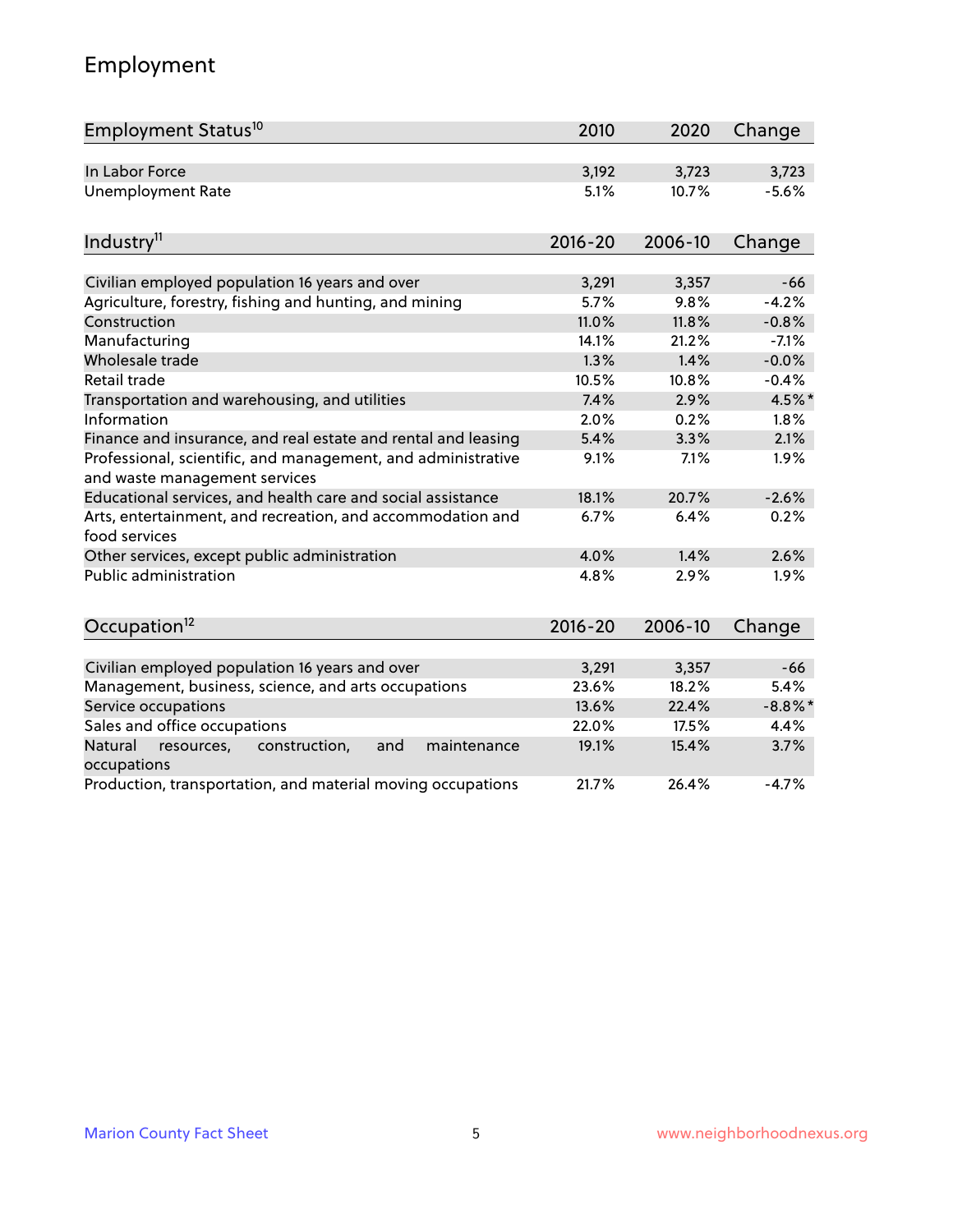# Employment, continued...

| Class of Worker <sup>13</sup>                          | $2016 - 20$    | 2006-10        | Change            |
|--------------------------------------------------------|----------------|----------------|-------------------|
| Civilian employed population 16 years and over         | 3,291          | 3,357          | -66               |
| Private wage and salary workers                        | 77.2%          | 80.4%          | $-3.2%$           |
| Government workers                                     | 14.3%          | 16.8%          | $-2.5%$           |
| Self-employed in own not incorporated business workers | 8.0%           | 2.8%           | $5.1\%$ *         |
| Unpaid family workers                                  | 0.6%           | 0.0%           | 0.6%              |
| Job Flows <sup>14</sup>                                | 2019           |                |                   |
|                                                        |                | 2010           | Change            |
| Total Jobs in county                                   | 1,018          | 1,506          | $-488$            |
| Held by residents of county                            | 49.8%          | 44.0%          | 5.8%              |
| Held by non-residents of county                        | 50.2%          | 56.0%          | $-5.8%$           |
|                                                        |                |                |                   |
| Jobs by Industry Sector <sup>15</sup>                  | 2019           | 2010           | Change            |
| Total Jobs in county                                   | 1,018          | 1,506          | $-488$            |
| Goods Producing sectors                                | 40.1%          | 50.7%          | $-10.6%$          |
| Trade, Transportation, and Utilities sectors           | 10.3%          | 8.3%           | 2.0%              |
| All Other Services sectors                             | 49.6%          | 41.0%          | 8.6%              |
|                                                        |                |                |                   |
| Total Jobs in county held by county residents          | 507            | 662            | $-155$            |
| <b>Goods Producing sectors</b>                         | 35.3%          | 37.3%          | $-2.0%$           |
| Trade, Transportation, and Utilities sectors           | 8.7%           | 9.2%           | $-0.5%$           |
| All Other Services sectors                             | 56.0%          | 53.5%          | 2.5%              |
| Jobs by Earnings <sup>16</sup>                         | 2019           | 2010           | Change            |
| Total Jobs in county                                   | 1,018          | 1,506          | $-488$            |
| Jobs with earnings \$1250/month or less                | 26.6%          | 27.2%          | $-0.6%$           |
| Jobs with earnings \$1251/month to \$3333/month        | 41.0%          | 55.1%          | $-14.2%$          |
| Jobs with earnings greater than \$3333/month           | 32.4%          | 17.7%          | 14.8%             |
|                                                        |                |                |                   |
| Total Jobs in county held by county residents          | 507            | 662            | $-155$            |
| Jobs with earnings \$1250/month or less                | 33.1%          | 32.0%          | 1.1%              |
| Jobs with earnings \$1251/month to \$3333/month        | 40.8%          | 50.8%          | $-9.9\%$          |
| Jobs with earnings greater than \$3333/month           | 26.0%          | 17.2%          | 8.8%              |
|                                                        |                |                |                   |
| Jobs by Age of Worker <sup>17</sup>                    | 2019           | 2010           | Change            |
|                                                        |                |                |                   |
| Total Jobs in county                                   | 1,018<br>17.7% | 1,506<br>20.0% | $-488$<br>$-2.3%$ |
| Jobs with workers age 29 or younger                    | 54.0%          | 59.3%          | $-5.3%$           |
| Jobs with workers age 30 to 54                         |                |                |                   |
| Jobs with workers age 55 or older                      | 28.3%          | 20.7%          | 7.6%              |
| Total Jobs in county held by county residents          | 507            | 662            | $-155$            |
| Jobs with workers age 29 or younger                    | 14.4%          | 16.5%          | $-2.1%$           |
| Jobs with workers age 30 to 54                         | 52.9%          | 58.2%          | $-5.3%$           |
| Jobs with workers age 55 or older                      | 32.7%          | 25.4%          | 7.4%              |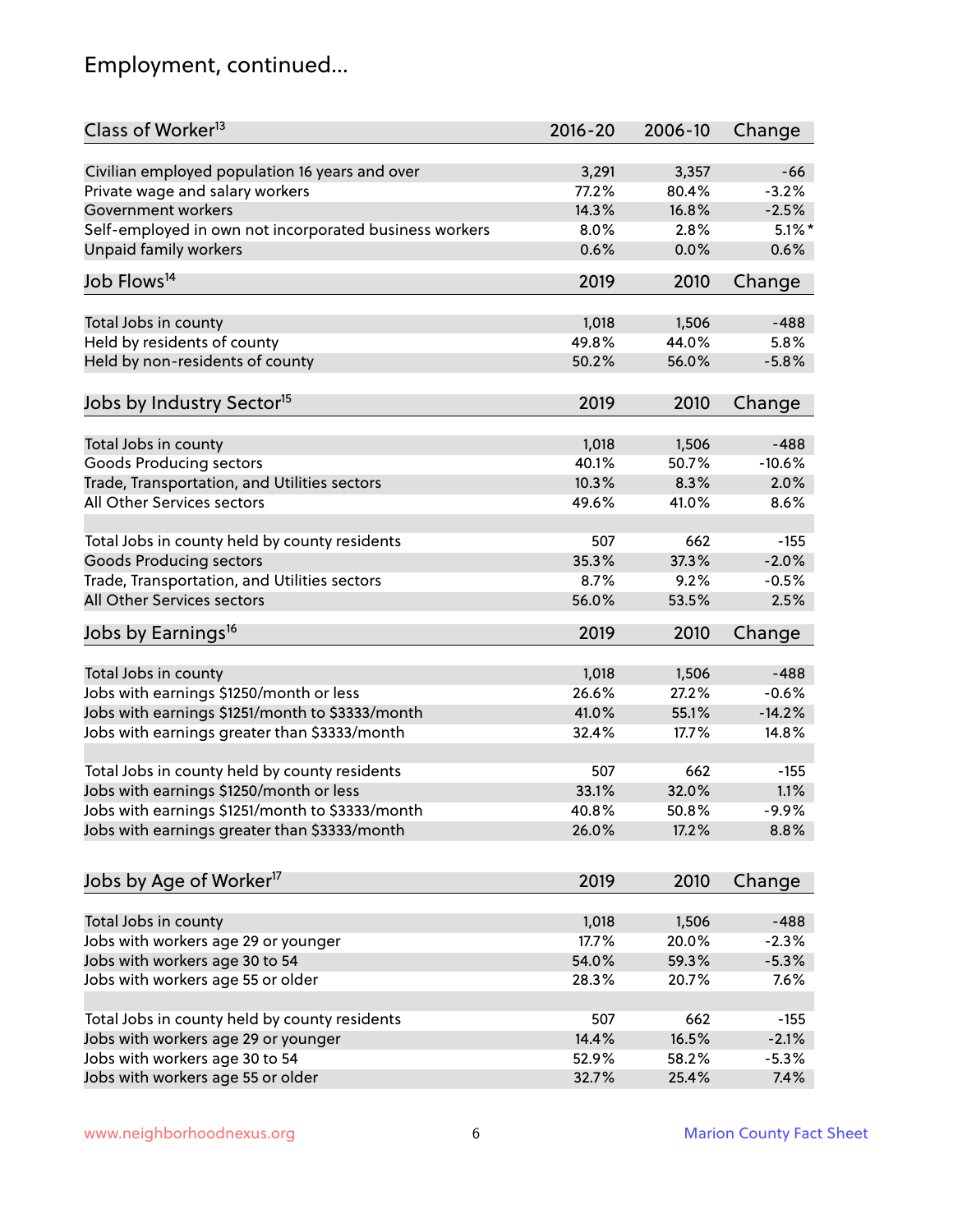#### Education

| Early Learning <sup>18</sup>                        |              |         | 2022            |
|-----------------------------------------------------|--------------|---------|-----------------|
| Licensed Capacity of Early Learning Centers         |              |         | 255             |
| Licenced capacity per 1,000 children ages 0-4       |              |         | 615.9           |
| School Enrollment <sup>19</sup>                     | 2022         | 2010    | Change          |
|                                                     |              |         |                 |
| <b>Enrolled in Public School</b>                    | 1,296        | 1,403   | $-107$          |
| White<br><b>Black or African-American</b>           | 51.3%        | 54.0%   | $-2.6%$         |
|                                                     | 30.3%        | 36.4%   | $-6.0%$<br>0.6% |
| Asian                                               | 0.6%         | 0.0%    |                 |
| <b>Native American</b><br>Pacific Islander          | 0.0%         | 0.0%    | 0.0%            |
| <b>Biracial or Multi-Racial</b>                     | 0.0%<br>2.6% | 0.0%    | 0.0%<br>2.6%    |
|                                                     |              | 0.0%    |                 |
| Hispanic or Latino                                  | 15.1%        | 5.5%    | 9.6%            |
| Georgia Milestones: 3rd Grade Reading <sup>20</sup> |              |         | 2019            |
| <b>Number of Students Tested</b>                    |              |         | 89              |
| Proficient or Distinguished                         |              |         | 41.6%           |
| Georgia Milestones: 8th Grade Math <sup>21</sup>    |              |         | 2019            |
| <b>Number of Students Tested</b>                    |              |         | 98              |
| Proficient or Distinguished                         |              |         | 21.4%           |
| Graduation Rates <sup>22</sup>                      | 2021         | 2012    | Change          |
| Cohort                                              | 86           | 107     | $-21$           |
| <b>High School Graduation Rate</b>                  | 84.9%        | 72.0%   | 12.9%           |
|                                                     |              |         |                 |
| Educational Attainment <sup>23</sup>                | $2016 - 20$  | 2006-10 | Change          |
| Population 25 years and over                        | 5,960        | 5,508   | 452*            |
| Less than 9th grade                                 | 6.7%         | 6.9%    | $-0.2%$         |
| 9th to 12th grade, no diploma                       | 13.3%        | 13.0%   | 0.4%            |
| High school graduate (includes equivalency)         | 37.4%        | 50.5%   | $-13.1\%$ *     |
| Some college, no degree                             | 21.9%        | 17.7%   | 4.2%            |
| Associate's degree                                  | 7.3%         | 5.2%    | 2.1%            |
| Bachelor's degree                                   | 9.9%         | 3.9%    | $5.9\%*$        |
| Graduate or professional degree                     | 3.6%         | 2.9%    | 0.7%            |
|                                                     |              |         |                 |
| Percent high school graduate or higher              | 79.9%        | 80.2%   | $-0.2%$         |
| Percent bachelor's degree or higher                 | 13.4%        | 6.8%    | $6.6\%$ *       |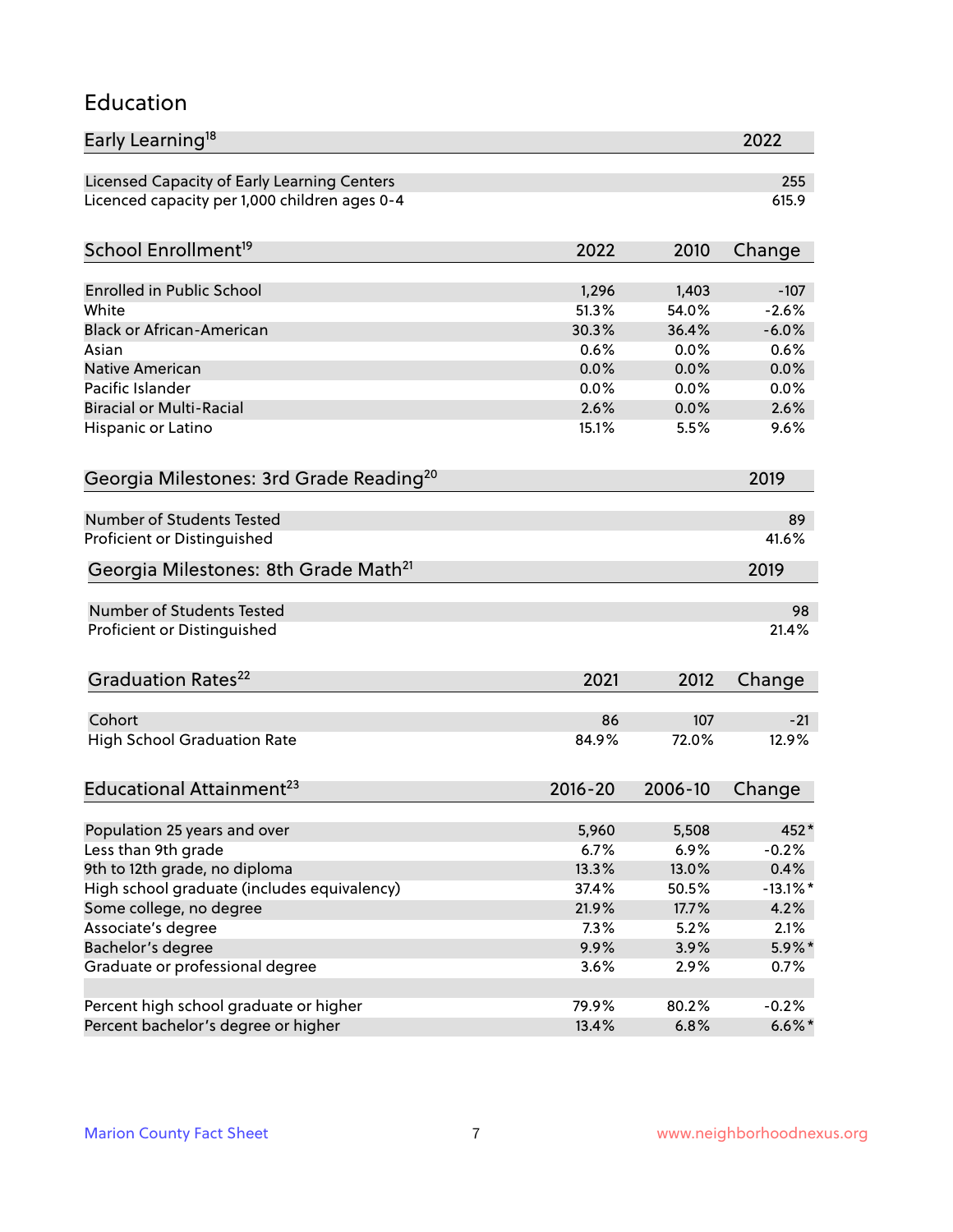### Housing

| Households by Type <sup>24</sup>                     | 2016-20     | 2006-10 | Change      |
|------------------------------------------------------|-------------|---------|-------------|
|                                                      |             |         |             |
| <b>Total households</b>                              | 3,423       | 3,171   | $252*$      |
| Family households (families)                         | 73.8%       | 60.2%   | 13.5%*      |
| With own children under 18 years                     | 24.6%       | 18.8%   | 5.8%        |
| Married-couple family                                | 53.3%       | 39.8%   | 13.5%*      |
| With own children of the householder under 18 years  | 17.1%       | 10.1%   | $7.0\%$ *   |
| Male householder, no wife present, family            | 5.4%        | 5.5%    | $-0.1%$     |
| With own children of the householder under 18 years  | 1.0%        | 1.3%    | $-0.3%$     |
| Female householder, no husband present, family       | 15.1%       | 14.9%   | 0.2%        |
| With own children of the householder under 18 years  | 6.5%        | 7.4%    | $-0.9%$     |
| Nonfamily households                                 | 26.2%       | 39.8%   | $-13.5%$ *  |
| Householder living alone                             | 23.5%       | 36.0%   | $-12.4\%$ * |
| 65 years and over                                    | 10.4%       | 12.6%   | $-2.2%$     |
|                                                      |             |         |             |
| Households with one or more people under 18 years    | 29.6%       | 26.3%   | 3.3%        |
| Households with one or more people 65 years and over | 34.4%       | 28.4%   | $6.0\%$ *   |
| Average household size                               | 2.44        | 2.65    | $-0.20$     |
| Average family size                                  | 2.85        | 3.52    | $-0.67$     |
|                                                      |             |         |             |
| Housing Occupancy <sup>25</sup>                      | $2016 - 20$ | 2006-10 | Change      |
|                                                      | 4,225       | 3,975   | 250*        |
| Total housing units                                  | 81.0%       | 79.8%   | 1.2%        |
| Occupied housing units                               |             |         |             |
| Vacant housing units                                 | 19.0%       | 20.2%   | $-1.2%$     |
| Homeowner vacancy rate                               | 1.1         | 2.0     | $-0.8$      |
| Rental vacancy rate                                  | 2.8         | 6.0     | $-3.2$      |
|                                                      |             |         |             |
| Units in Structure <sup>26</sup>                     | $2016 - 20$ | 2006-10 | Change      |
|                                                      |             |         |             |
| Total housing units                                  | 4,225       | 3,975   | $250*$      |
| 1-unit, detached                                     | 56.8%       | 53.9%   | 2.9%        |
| 1-unit, attached                                     | 0.0%        | 1.3%    | $-1.3\%$ *  |
| 2 units                                              | 2.0%        | 4.5%    | $-2.5%$     |
| 3 or 4 units                                         | 1.3%        | 2.5%    | $-1.2%$     |
| 5 to 9 units                                         | 1.0%        | 1.4%    | $-0.4%$     |
| 10 to 19 units                                       | 1.4%        | 0.4%    | $1.0\%$ *   |
| 20 or more units                                     | 2.0%        | 0.8%    | 1.2%        |
| Mobile home                                          | 35.4%       | 35.2%   | 0.2%        |
| Boat, RV, van, etc.                                  | 0.2%        | 0.0%    | 0.2%        |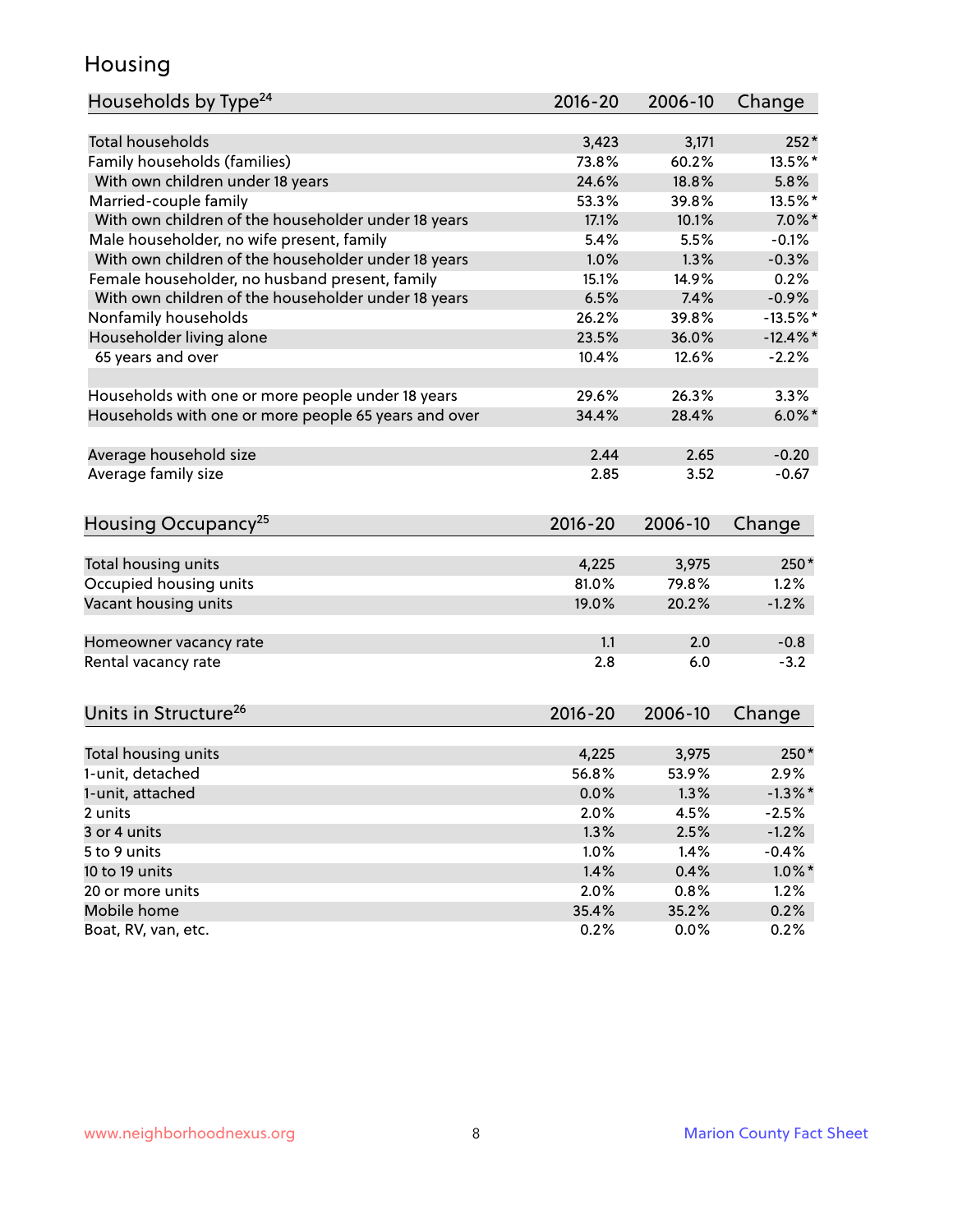# Housing, Continued...

| Year Structure Built <sup>27</sup>             | 2016-20     | 2006-10 | Change      |
|------------------------------------------------|-------------|---------|-------------|
| Total housing units                            | 4,225       | 3,975   | $250*$      |
| Built 2014 or later                            | 2.0%        | (X)     | (X)         |
| Built 2010 to 2013                             | 1.2%        | (X)     | (X)         |
| Built 2000 to 2009                             | 28.5%       | 8.6%    | 20.0%*      |
| Built 1990 to 1999                             | 21.7%       | 29.9%   | $-8.2%$     |
| Built 1980 to 1989                             | 10.8%       | 23.9%   | $-13.1\%$ * |
| Built 1970 to 1979                             | 17.4%       | 14.2%   | 3.2%        |
| Built 1960 to 1969                             | 9.2%        | 11.5%   | $-2.3%$     |
| Built 1950 to 1959                             | 3.3%        | 2.8%    | 0.5%        |
| Built 1940 to 1949                             | 1.5%        | 3.8%    | $-2.3%$     |
| Built 1939 or earlier                          | 4.3%        | 5.3%    | $-1.0%$     |
| Housing Tenure <sup>28</sup>                   | $2016 - 20$ | 2006-10 | Change      |
|                                                |             |         |             |
| Occupied housing units                         | 3,423       | 3,171   | $252*$      |
| Owner-occupied                                 | 75.9%       | 74.4%   | 1.4%        |
| Renter-occupied                                | 24.1%       | 25.6%   | $-1.4%$     |
| Average household size of owner-occupied unit  | 2.52        | 2.68    | $-0.16$     |
| Average household size of renter-occupied unit | 2.19        | 2.55    | $-0.36*$    |
| Residence 1 Year Ago <sup>29</sup>             | 2016-20     | 2006-10 | Change      |
|                                                | 8,391       | 8,347   | 44          |
| Population 1 year and over<br>Same house       | 93.1%       | 90.4%   | 2.8%        |
| Different house in the U.S.                    | 6.6%        | 8.8%    | $-2.1%$     |
| Same county                                    | 2.6%        | 4.3%    | $-1.7%$     |
| Different county                               | 4.1%        | 4.5%    | $-0.4%$     |
| Same state                                     | 1.0%        | 3.2%    | $-2.2%$     |
| Different state                                | 3.1%        | 1.3%    | $1.8\%$ *   |
| Abroad                                         | 0.2%        | 0.9%    | $-0.6%$     |
| Value of Housing Unit <sup>30</sup>            | 2016-20     | 2006-10 | Change      |
|                                                |             |         |             |
| Owner-occupied units                           | 2,597       | 2,360   | 237         |
| Less than \$50,000                             | 16.6%       | 32.4%   | $-15.8\%$ * |
| \$50,000 to \$99,999                           | 30.6%       | 32.3%   | $-1.8%$     |
| \$100,000 to \$149,999                         | 12.0%       | 10.8%   | 1.3%        |
| \$150,000 to \$199,999                         | 15.4%       | 13.6%   | 1.8%        |
| \$200,000 to \$299,999                         | 18.5%       | 8.1%    | 10.4%*      |
| \$300,000 to \$499,999                         | 6.9%        | 2.8%    | 4.1%        |
| \$500,000 to \$999,999                         | 0.0%        | 0.0%    | 0.0%        |
| \$1,000,000 or more                            | 0.0%        | 0.0%    | 0.0%        |
| Median (dollars)                               | 109,400     | 75,900  | 33,500*     |
| Mortgage Status <sup>31</sup>                  | $2016 - 20$ | 2006-10 | Change      |
| Owner-occupied units                           | 2,597       | 2,360   | 237         |
| Housing units with a mortgage                  | 50.6%       | 62.9%   | $-12.3\%$ * |
| Housing units without a mortgage               | 49.4%       | 37.1%   | 12.3%*      |
|                                                |             |         |             |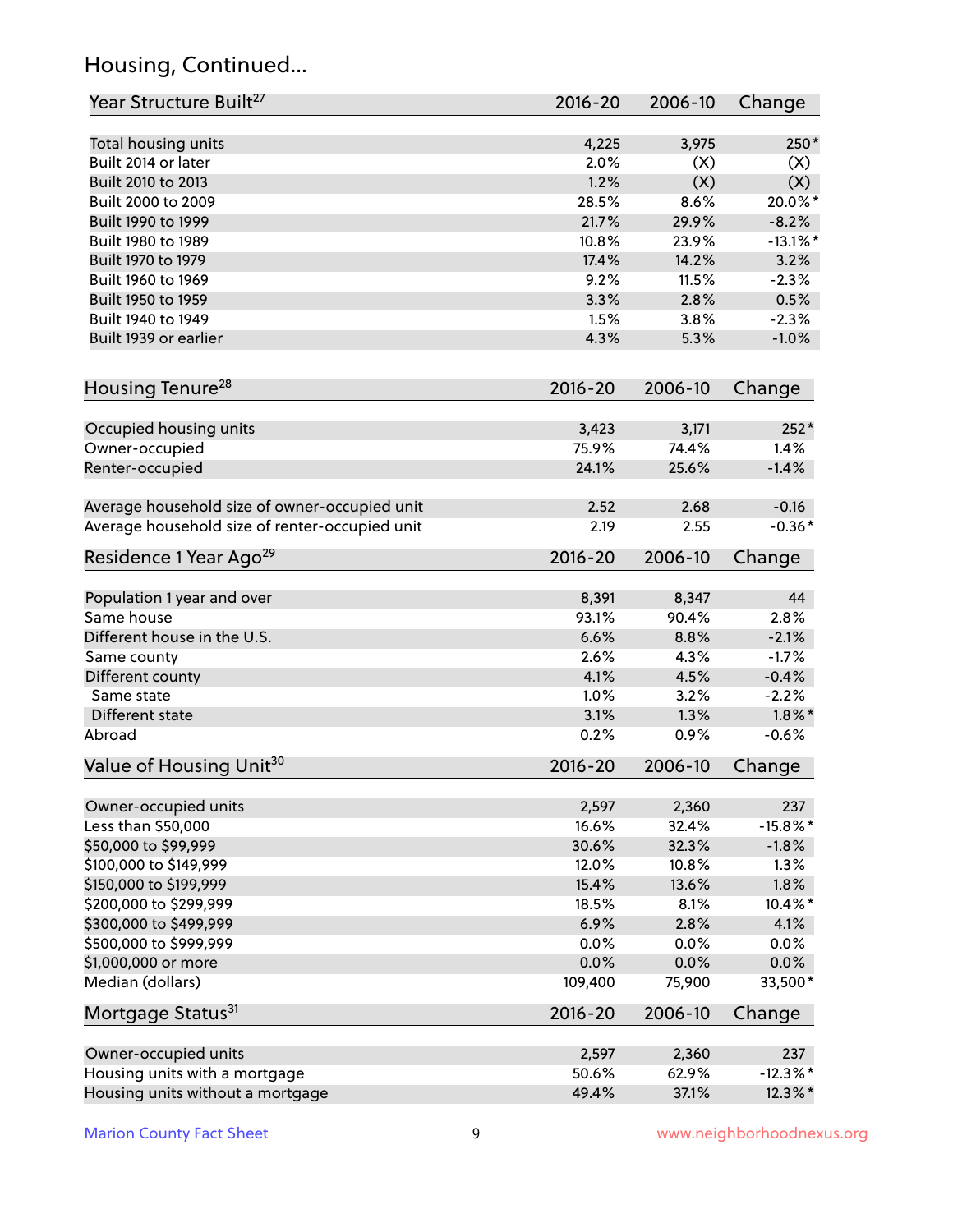# Housing, Continued...

| Selected Monthly Owner Costs <sup>32</sup>                                            | 2016-20     | 2006-10 | Change   |
|---------------------------------------------------------------------------------------|-------------|---------|----------|
| Housing units with a mortgage                                                         | 1,314       | 1,484   | $-170$   |
| Less than \$300                                                                       | 0.0%        | 0.0%    | 0.0%     |
| \$300 to \$499                                                                        | 2.0%        | 2.7%    | $-0.7%$  |
| \$500 to \$999                                                                        | 40.3%       | 54.7%   | $-14.4%$ |
| \$1,000 to \$1,499                                                                    | 26.3%       | 28.8%   | $-2.5%$  |
| \$1,500 to \$1,999                                                                    | 17.2%       | 11.7%   | 5.5%     |
| \$2,000 to \$2,999                                                                    | 12.3%       | 2.0%    | 10.3%    |
| \$3,000 or more                                                                       | 1.8%        | 0.0%    | 1.8%     |
| Median (dollars)                                                                      | 1,120       | 907     | $213*$   |
|                                                                                       |             |         |          |
| Housing units without a mortgage                                                      | 1,283       | 876     | 407*     |
| Less than \$150                                                                       | 3.7%        | 1.4%    | 2.3%     |
| \$150 to \$249                                                                        | 16.3%       | 21.2%   | $-4.9%$  |
| \$250 to \$349                                                                        | 17.5%       | 12.6%   | 5.0%     |
| \$350 to \$499                                                                        | 31.1%       | 38.8%   | $-7.7%$  |
| \$500 to \$699                                                                        | 23.5%       | 19.6%   | 3.8%     |
| \$700 or more                                                                         | 8.0%        | 6.4%    | 1.6%     |
| Median (dollars)                                                                      | 397         | 387     | 10       |
| Selected Monthly Owner Costs as a Percentage of<br>Household Income <sup>33</sup>     | $2016 - 20$ | 2006-10 | Change   |
| Housing units with a mortgage (excluding units where<br>SMOCAPI cannot be computed)   | 1,289       | 1,484   | $-195$   |
| Less than 20.0 percent                                                                | 47.3%       | 33.8%   | 13.6%*   |
| 20.0 to 24.9 percent                                                                  | 11.3%       | 13.9%   | $-2.6%$  |
| 25.0 to 29.9 percent                                                                  | 11.6%       | 4.1%    | $7.4\%*$ |
| 30.0 to 34.9 percent                                                                  | 8.2%        | 8.9%    | $-0.7%$  |
| 35.0 percent or more                                                                  | 21.6%       | 39.4%   | $-17.8%$ |
| Not computed                                                                          | 25          | 0       | 25       |
| Housing unit without a mortgage (excluding units where<br>SMOCAPI cannot be computed) | 1,252       | 876     | 376*     |
| Less than 10.0 percent                                                                | 46.6%       | 40.5%   | 6.0%     |
| 10.0 to 14.9 percent                                                                  | 20.0%       | 16.4%   | 3.6%     |
| 15.0 to 19.9 percent                                                                  | 15.4%       | 16.4%   | $-1.0%$  |
| 20.0 to 24.9 percent                                                                  | 4.6%        | 9.6%    | $-5.0%$  |
| 25.0 to 29.9 percent                                                                  | 7.7%        | 3.7%    | 4.1%     |
| 30.0 to 34.9 percent                                                                  | 2.3%        | 1.9%    | 0.4%     |
| 35.0 percent or more                                                                  | 3.3%        | 11.4%   | $-8.1%$  |
| Not computed                                                                          | 31          | 0       | 31       |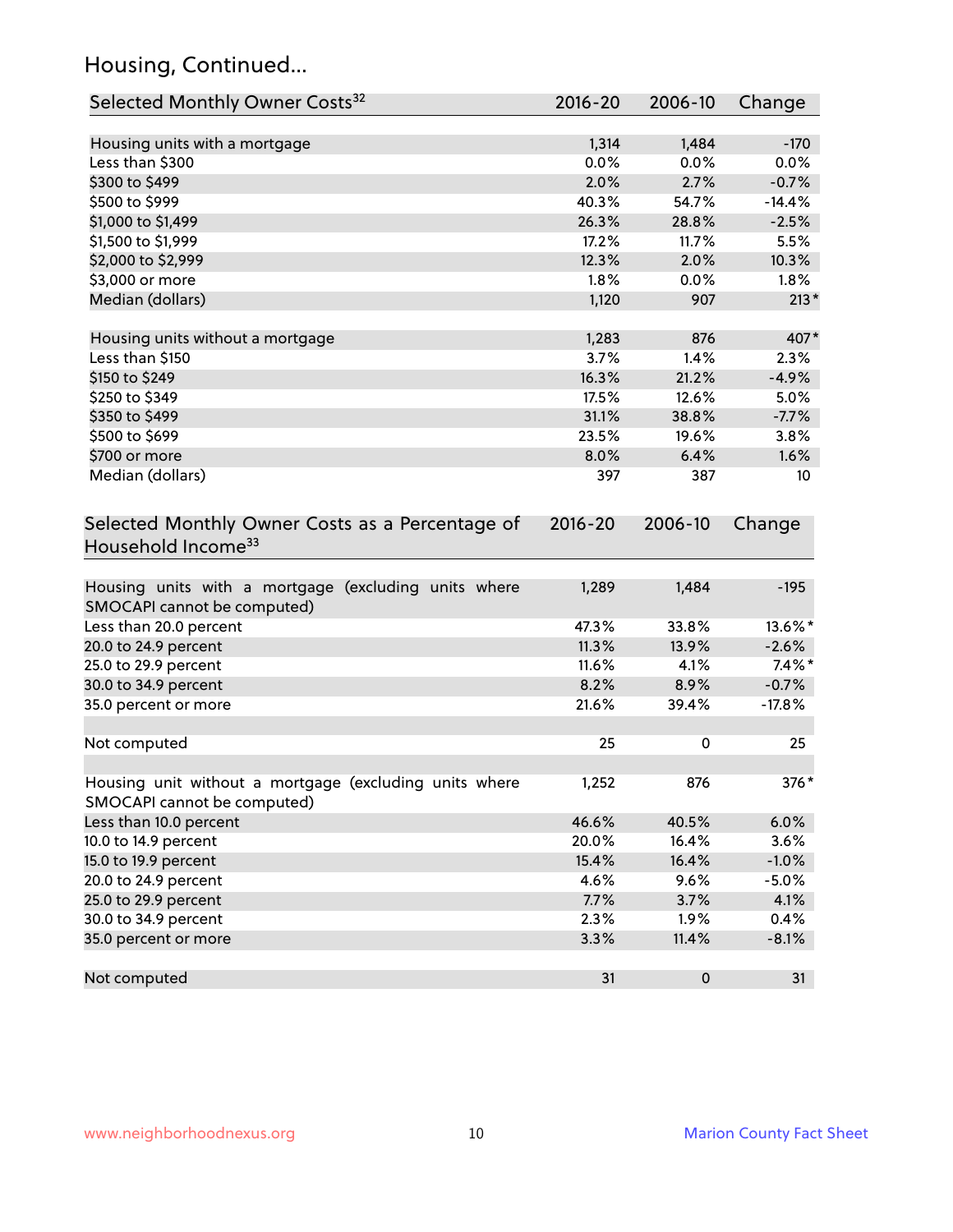# Housing, Continued...

| Gross Rent <sup>34</sup>                                                       | $2016 - 20$ | 2006-10 | Change     |
|--------------------------------------------------------------------------------|-------------|---------|------------|
|                                                                                |             |         |            |
| Occupied units paying rent                                                     | 694         | 719     | $-25$      |
| Less than \$200                                                                | 12.8%       | 15.2%   | $-2.3%$    |
| \$200 to \$499                                                                 | 29.5%       | 52.4%   | $-22.9%$ * |
| \$500 to \$749                                                                 | 30.5%       | 15.9%   | 14.7%*     |
| \$750 to \$999                                                                 | 15.3%       | 16.6%   | $-1.3%$    |
| \$1,000 to \$1,499                                                             | 11.8%       | 0.0%    | 11.8%      |
| \$1,500 to \$1,999                                                             | $0.0\%$     | 0.0%    | 0.0%       |
| \$2,000 or more                                                                | 0.0%        | 0.0%    | $0.0\%$    |
| Median (dollars)                                                               | 565         | 429     | $136*$     |
| No rent paid                                                                   | 132         | 92      | 40         |
| Gross Rent as a Percentage of Household Income <sup>35</sup>                   | $2016 - 20$ | 2006-10 | Change     |
| Occupied units paying rent (excluding units where GRAPI<br>cannot be computed) | 632         | 694     | $-62$      |
| Less than 15.0 percent                                                         | 26.4%       | 25.5%   | 0.9%       |
| 15.0 to 19.9 percent                                                           | 15.8%       | 13.4%   | 2.4%       |
| 20.0 to 24.9 percent                                                           | 19.1%       | 5.0%    | $14.1\%$ * |
| 25.0 to 29.9 percent                                                           | 12.2%       | 10.1%   | 2.1%       |
| 30.0 to 34.9 percent                                                           | 0.0%        | 8.6%    | $-8.6%$    |
| 35.0 percent or more                                                           | 26.4%       | 37.3%   | $-10.9%$   |
| Not computed                                                                   | 194         | 117     | 77         |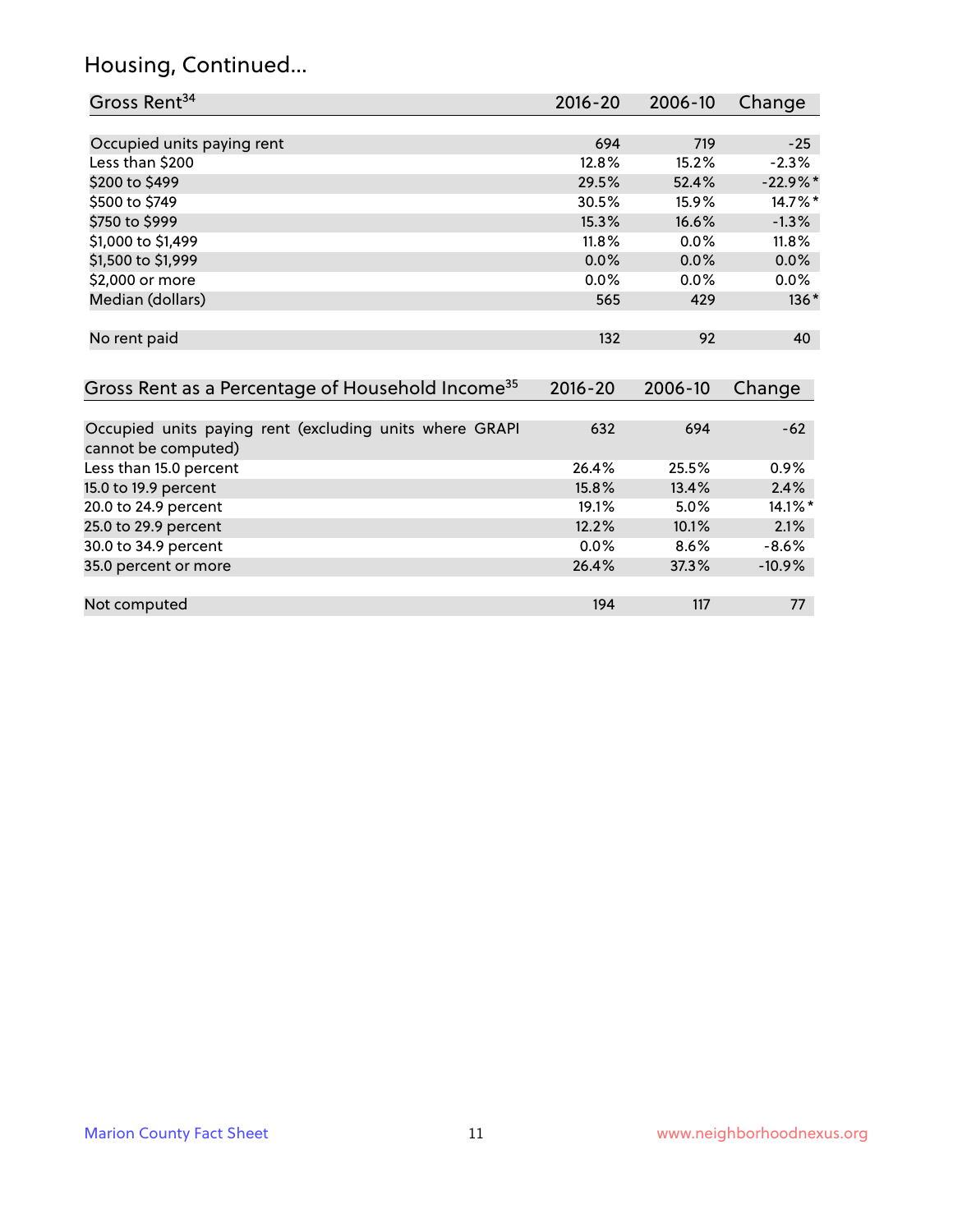# Community Involvement

| Voter Registration and Turnout <sup>36</sup> | 2020  |
|----------------------------------------------|-------|
|                                              |       |
| Active registered voters                     | 4.898 |
| Number voted in Presidential election        | 3.626 |
| Percent voted in Presidential election       | 74.0% |

# Transportation

| Commuting to Work <sup>37</sup>           | 2016-20     | 2006-10 | Change     |
|-------------------------------------------|-------------|---------|------------|
|                                           |             |         |            |
| Workers 16 years and over                 | 3,240       | 3,239   |            |
| Car, truck, or van - drove alone          | 79.4%       | 79.1%   | $0.3\%$    |
| Car, truck, or van - carpooled            | 13.1%       | 14.7%   | $-1.5%$    |
| Public transportation (excluding taxicab) | 0.9%        | $1.3\%$ | $-0.3%$    |
| Walked                                    | 0.3%        | 1.1%    | $-0.8%$    |
| Other means                               | 1.4%        | 2.6%    | $-1.2%$    |
| Worked at home                            | 4.8%        | 1.2%    | $3.5\%$ *  |
|                                           |             |         |            |
| Mean travel time to work (minutes)        | 35.2        | 26.4    | $8.8*$     |
|                                           |             |         |            |
| Vehicles Available <sup>38</sup>          | $2016 - 20$ | 2006-10 | Change     |
|                                           |             |         |            |
| Occupied housing units                    | 3,423       | 3,171   | $252*$     |
| No vehicles available                     | 6.4%        | 13.5%   | $-7.2\%$ * |
| 1 vehicle available                       | 29.8%       | 32.8%   | $-3.0%$    |
| 2 vehicles available                      | 31.6%       | 28.0%   | 3.5%       |
| 3 or more vehicles available              | 32.3%       | 25.7%   | 6.6%       |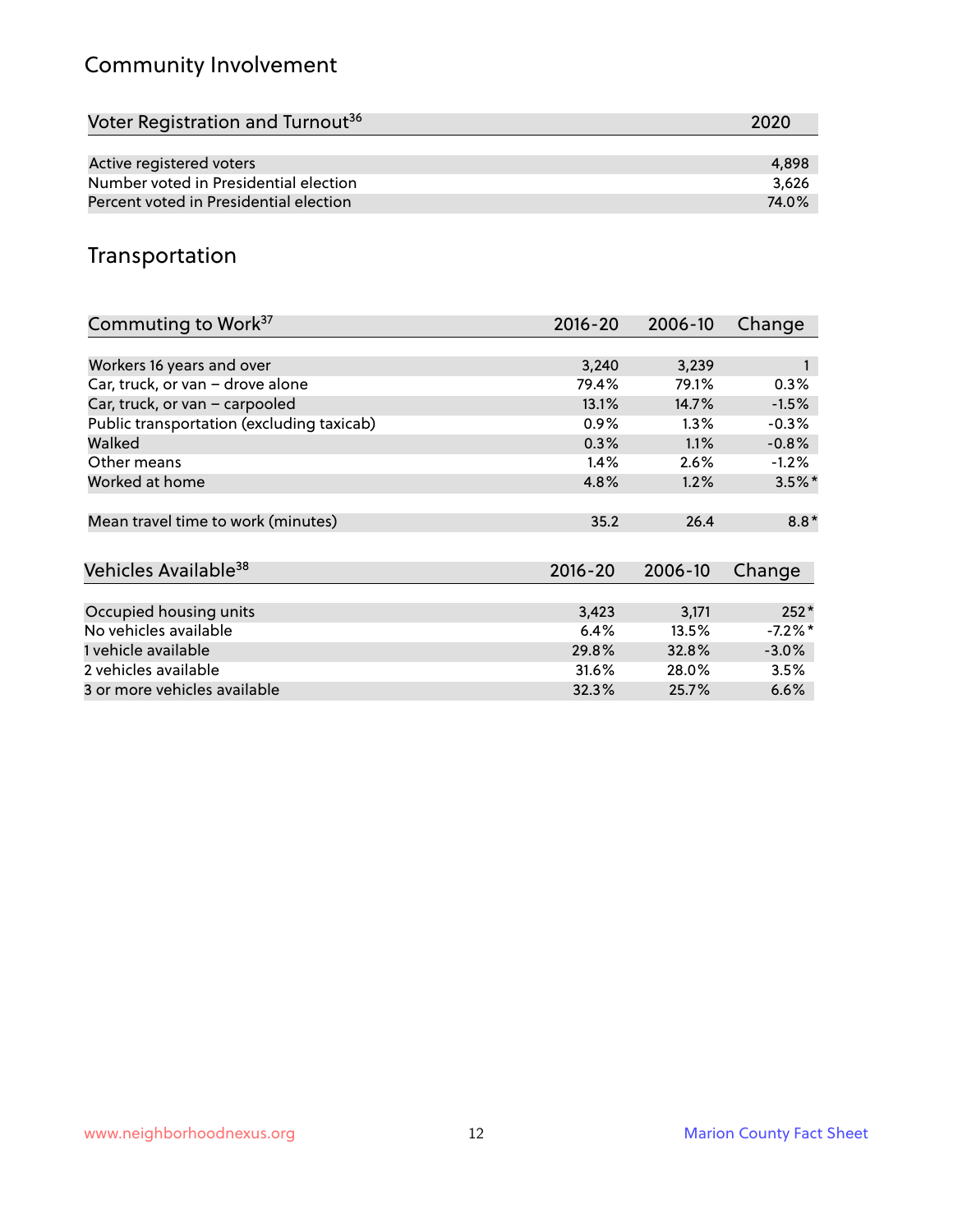#### Health

| Health Insurance coverage <sup>39</sup> | 2016-20 |
|-----------------------------------------|---------|
|-----------------------------------------|---------|

| Civilian Noninstitutionalized Population                | 8,361 |
|---------------------------------------------------------|-------|
| With health insurance coverage                          | 87.3% |
| With private health insurance coverage                  | 58.0% |
| With public health coverage                             | 41.7% |
| No health insurance coverage                            | 12.7% |
| Civilian Noninstitutionalized Population Under 19 years | 2,020 |
| No health insurance coverage                            | 4.2%  |
| Civilian Noninstitutionalized Population 19 to 64 years | 4,650 |
| In labor force:                                         | 3,236 |
| Employed:                                               | 3,023 |
| With health insurance coverage                          | 86.5% |
| With private health insurance coverage                  | 46.0% |
| With public coverage                                    | 9.4%  |
| No health insurance coverage                            | 13.5% |
| Unemployed:                                             | 213   |
| With health insurance coverage                          | 50.2% |
| With private health insurance coverage                  | 46.0% |
| With public coverage                                    | 9.4%  |
| No health insurance coverage                            | 49.8% |
| Not in labor force:                                     | 1,414 |
| With health insurance coverage                          | 67.5% |
| With private health insurance coverage                  | 32.2% |
| With public coverage                                    | 42.1% |
| No health insurance coverage                            | 32.5% |

| <b>Health Factors</b>                                                                   | <b>Most Recent</b> |
|-----------------------------------------------------------------------------------------|--------------------|
|                                                                                         |                    |
| Premature Death (YPLL before age 75 per 100,000 population, age-adjusted) <sup>40</sup> | 10.244.1           |

| Premature Death (TPLL before age 75 per 100,000 population, age-agjusted). " | <b>10,244.1</b> |
|------------------------------------------------------------------------------|-----------------|
| Average number of Physically Unhealthy Days <sup>41</sup>                    | 5.2             |
| Average number of Mentally Unhealthy Days <sup>42</sup>                      | 5.7             |
| Low Birthweight Births <sup>43</sup>                                         | 9.1%            |
| Diabetes Prevalence <sup>44</sup>                                            | 13.9%           |
| HIV Prevalence (per 100,000 population) <sup>45</sup>                        | 167.7           |
| Rate, Deduplicated ER Visits for Asthma, Ages 0-17 <sup>46</sup>             | 515.2           |